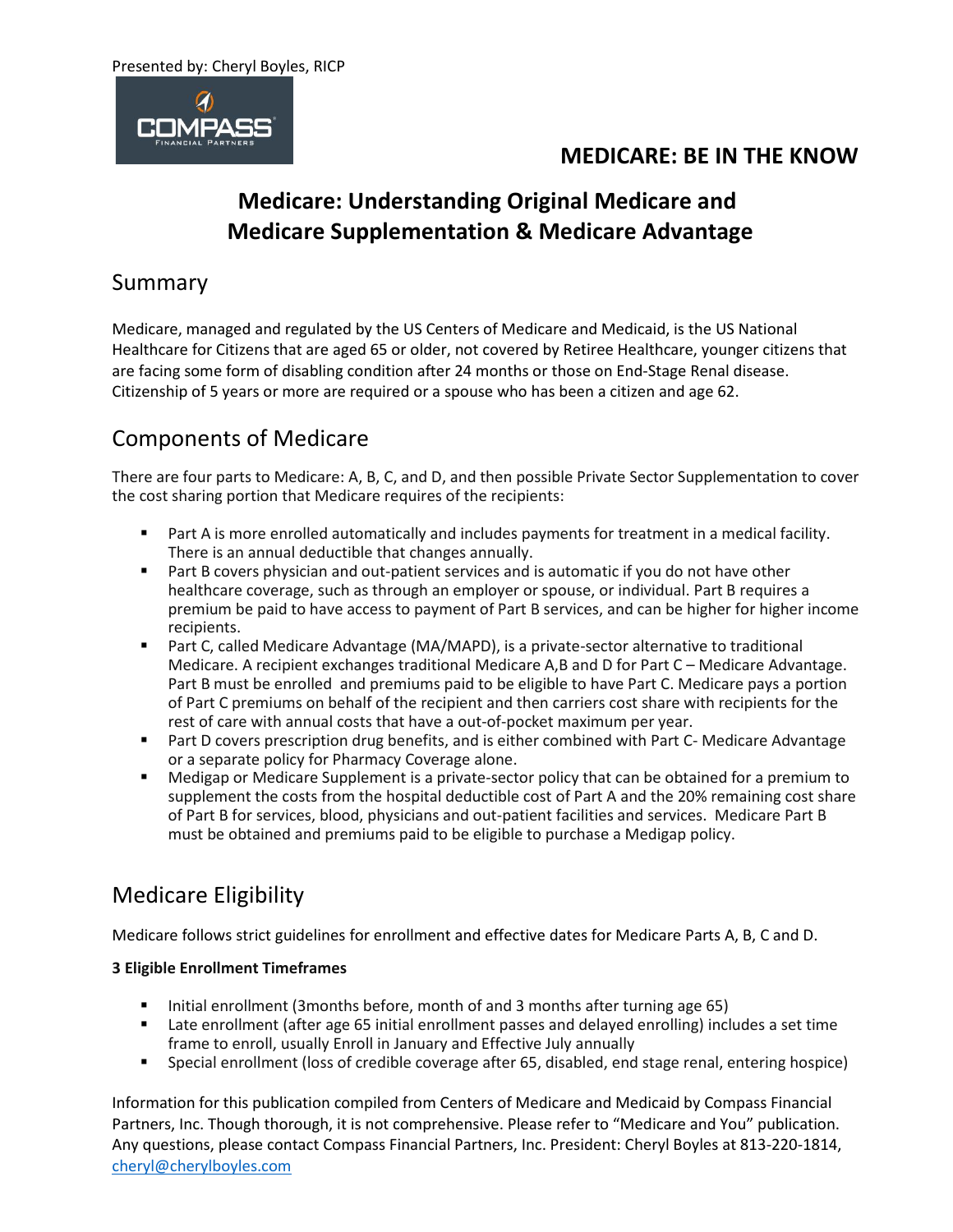

Includes optional choice to delay enrollment if coming off other credible health coverage (Credible is defined as at least the coverage or better than what Medicare offers) during Special Enrollment Periods

#### **Eligibility to enroll in Part A**

- Turning age 65, unless not a citizen for at least 5 years and must fulfill 5 year minimum
- After 24 months of being disabled at any age
- End-stage renal failure
- Non-Working Spouse of a Working Spouse who is a Citizen and aged 62 or older
- Pricing is determined by work experience for Part A: 40 Quarters worked Part A is free, 30 to 39 is discounted and under 30 quarters worked is a full premium

\*\*Enrolling in Medicare Part A is advisable upon age 65 as it is usually Free with Years of Employment

#### **Eligibility to enroll in Part B**

- Turning age 65, unless not a citizen for at least 5 years and must fulfill 5 year minimum
- After 24 months of being disabled at any age
- End-stage renal failure
- Non-Working Spouse of a Working Spouse who is a Citizen and aged 62 or older

\*\* Some prefer to delay Part B enrollment if covered under other credible coverage to avoid paying the Part B premium until a loss of other coverage or a choice to begin Medicare Part B

#### **Eligibility to Enroll in Part C or Part D**

- Part C (Medicare Advantage) enrolls once enrolled in Part B and can occur either simultaneously during the eligibility periods or annually at Annual Enrollment Period (Oct 15 to Dec. 7<sup>th</sup>). No preexisting conditions apply to obtaining coverage.
- Part D (Pharmacy Prescription) enrolls once enrolled in Part B and can occur either simultaneously during the eligibility periods or annually at Annual Enrollment Period (Oct 15 to Dec.  $7<sup>th</sup>$ ).

#### **Eligibility to Enroll in a Medigap/Medicare Supplement**

Medigap or Medicare Supplement enrolls once enrolled in Part B and can occur eligible the initial eligibility periods or after. During initial or special eligibility periods, coverage can be obtained with no underwriting or exclusion of pre-existing conditions within the eligibility time frames not to be less than 63 days from eligibility. Medigap does not follow annual enrollment guidelines as a separate entity and can be applied for at any time with Part B enrollment, but could be subject to medical underwriting and exclusions or declines after.

### Medicare Enrollment

#### **Enrolling in Medicare Part A and Part B**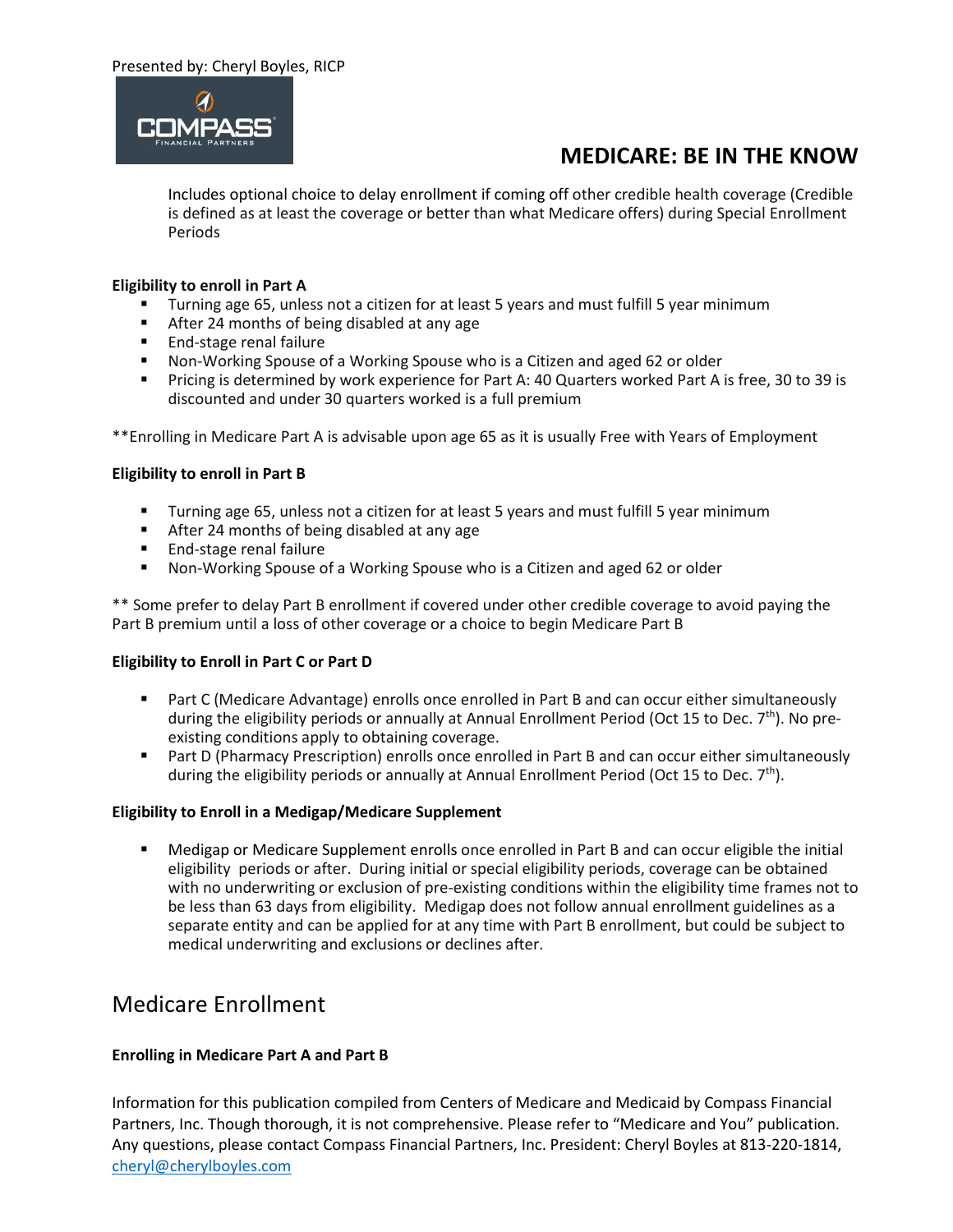#### Presented by: Cheryl Boyles, RICP



### **MEDICARE: BE IN THE KNOW**

#### Automatic Enrollment

Automatic enrollment happens based on work history. If you are receiving Social Security upon eligibility or have worked for the Railroad or getting a retiree benefit or employer transition, you will likely be enrolled.

Enrolling in Medicare Part A is advisable upon age 65 as it is usually Free with Years of Employment. If you have employer coverage with an employer of over 20 employees you can delay Part A but not necessary.

Part A and Part B are enrolled in one of 3 ways:

- Social Security Online (ssa.gov)
- Local Social Security Office (by appointment)
- Call 1-800-772-1213 (Medicare Call Center)

#### \*\*PART B Enrollment:

Must complete CMS-40B "Application for Enrollment in Medicare –Part B" and CMS-L564 "Request for Employment Information" forms in order to enroll during your "SPECIAL ENROLLMENT PERIOD" with no waiting penalty if not enrolling during your initial enrollment period. Your employer will need to complete Section B of the L564 form.

#### **Enrolling in Medicare Part C – Replacing Medicare Parts A and B and Usually D**

- Must have enrolled in Parts A and B to be eligible for Part C (Combines Original Medicare (Part A and Part B) benefits into one plan and is offered by service area
- Private Sector Insurance Carrier contracted with Medicare
- Enrollee chooses best plan and benefits, so each product must be vetted by recipient
- Most, but not all, include Pharmacy Part D benefits so a separate Part D plan is not usually necessary
- **•** Options include up to 5 main options of plans, not all are available in all locals and each plan and carrier offers different plan designs and network of facilities and services. One must vet each carrier to be sure the coverage is sufficient and offers least out of pocket costs.
- Can enroll at the initial enrollment (3 months before, month turning, and 3 months age 65)
- **■** If not in initial or special enrollment must enroll during or the Federal Annual Enrollment Period (Oct 15 to Dec 7 annually)
- **EXECT All changes in plans take place during Annual Enrollment Period, unless a move to a new locale, a** chronic condition that can be covered better under a Chronic plan, or a 5-Star Rated plan is offered that would offer better coverage. Otherwise, only changes are allowed during Annual Enrollment
- The plans become effective January 1 the year following Annual Enrollment
- If you are not satisfied with the Medicare Advantage plan, during Open Enrollment (January 1 to March 30) you can switch back to Original Medicare and a Part D plan

#### **Enrolling in Part D (Pharmacy Prescription)**

- Must have enrolled in Part A or Part B to be eligible for Part D.
- Part D is optional but waiting to enroll could create permanent penalties added to the premiums of the plan if you have either gone without creditable prescription coverage for 63 days or more in a row after being first eligible (initial or special enrollment period) or chose to purchase later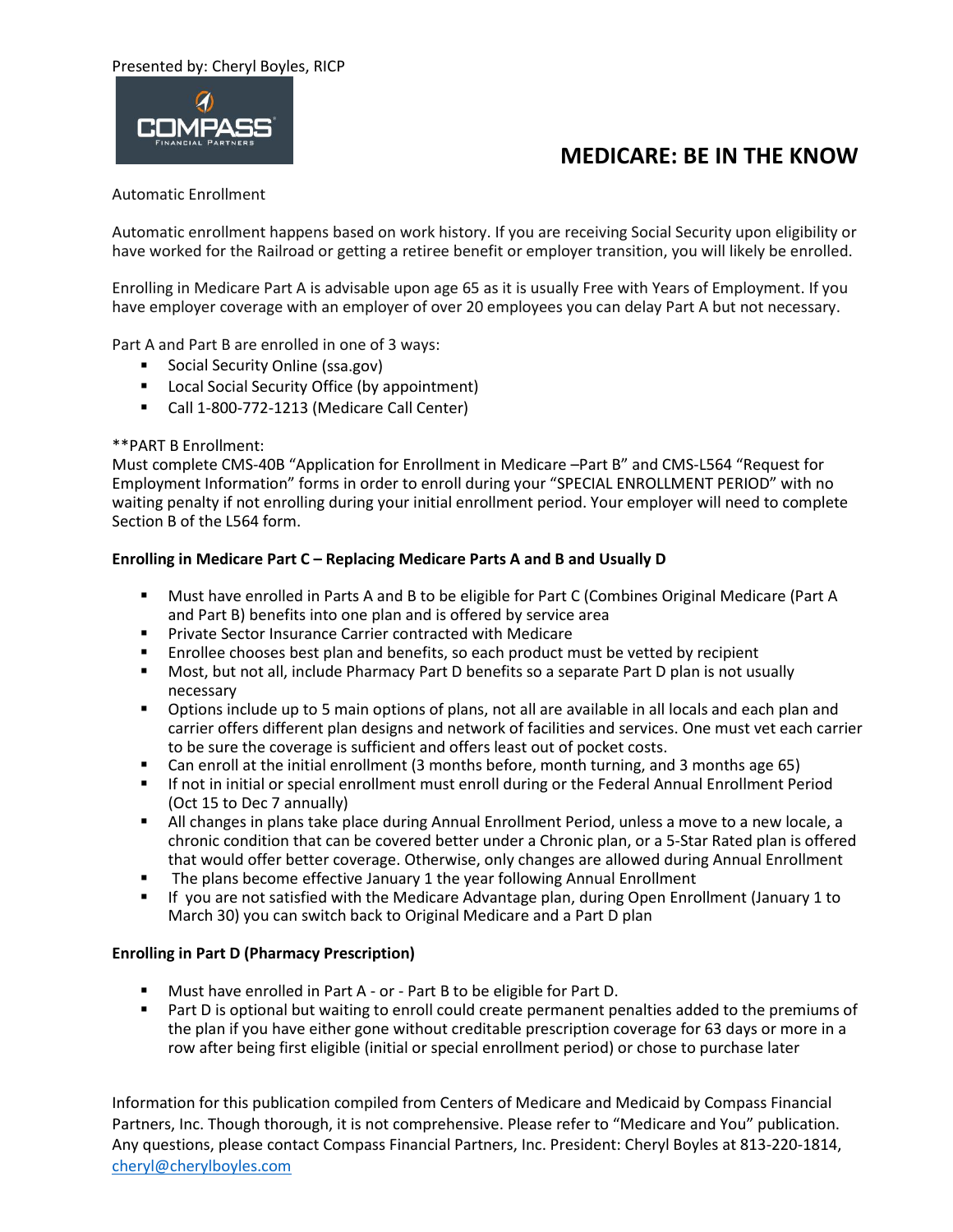

- Medicare Part D benefits are available from either a stand-alone Medicare Prescription Drug Plan or a Medicare Advantage Prescription Drug plan, which combines Original Medicare (Part A and Part B) benefits with prescription drug coverage.
- **Private Sector Insurance Carrier contracted with Medicare and offered service area, must be vetted** by recipient for pharmacy retail or mail order options and formulary of prescriptions to determine if certain pharmaceuticals are covered
- Changes to plans can be made during Annual Enrollment or Open Enrollment unless special circumstances prevail as in leaving the service area, returning to employer coverage, etc.

#### **Enrolling in a Medigap or Medicare Supplement Plan**

- Must have Part A and Part B
- **Private Sector Insurer, all coverages are dictated by Medicare and recipient chooses**
- Coverage for Facilities and services approved as long as contracted with Medicare
- **■** During initial or special eligibility periods, coverage can be obtained with no underwriting or exclusion of pre-existing conditions within no less than 63 days of eligibility time
- Can enroll at any time with underwriting and premiums are age based

#### Medicare Coverage - Part A and Part B

Medicare Parts and B do not allow for pharmacy prescriptions coverage or Part D. Part D must be obtained separately in or in combination with Part C Medicare Advantage plans that replace Parts A and B.

# 2021 MEDICARE PART A

Part A is Hospital Insurance for confinement in a hospital or skilled nursing facility per benefit period. efit period begins on the first day you receive service as an inpatient and ends after you have bee<br>ve not received skilled care in any other facility for 60 days in a row.

| <b>WHEN YOU ARE</b><br><b>HOSPITALIZED* FOR:</b>                                                                                                                                                                                        | <b>MEDICARE COVERS</b>                                                                                                                       | <b>YOU PAY</b>                                                                |  |  |
|-----------------------------------------------------------------------------------------------------------------------------------------------------------------------------------------------------------------------------------------|----------------------------------------------------------------------------------------------------------------------------------------------|-------------------------------------------------------------------------------|--|--|
| 1-60<br><b>DAYS</b>                                                                                                                                                                                                                     | Most confinement costs<br>after the required<br>Medicare deductible                                                                          | \$1,484<br><b>DEDUCTIBLE</b>                                                  |  |  |
| 61-90<br><b>DAYS</b>                                                                                                                                                                                                                    | All eligible expenses after<br>patient pays a<br>per-day coinsurance                                                                         | \$371 A DAY<br><b>COINSURANCE</b> as much as:<br>\$11,130                     |  |  |
| 91-150<br><b>DAYS</b>                                                                                                                                                                                                                   | All eligible expenses after<br>patient pays a per-day<br>coinsurance (These are<br>Lifetime Reserve Days that<br>may never be used again)    | \$742 A DAY<br><b>COINSURANCE</b> as much as:<br>\$44,520                     |  |  |
| <b>151 DAYS OR MORE</b>                                                                                                                                                                                                                 | NOTHING                                                                                                                                      | YOU PAY ALL COSTS                                                             |  |  |
| *SKILLED NURSING CONFINEMENT:<br>Following an inpatient hospital<br>stav of at least 3 days and enter<br>a Medicare-approved skilled<br>nursing facility within<br>30 days after hospital discharge<br>and receive skilled nursing care | All eligible expenses for<br>the first 20 days; then all<br>eligible expenses for days<br>21-100 after patient pays a<br>per-day coinsurance | After 20 days<br>\$185.50 A DAY<br><b>COINSURANCE</b> as much as:<br>\$14,840 |  |  |
| <b>HOSPICE CARE:</b><br>Must meet Medicare's<br>requirements, including<br>a doctor's certification of<br>terminal illness                                                                                                              | All but very limited<br>copayment for<br>outpatient drugs and<br>inpatient respite care                                                      | Medicare<br><b>CO-PAYMENT</b>                                                 |  |  |
| <b>BLOOD</b>                                                                                                                                                                                                                            | 100% of approved amount<br>after first 3 pints of blood.                                                                                     | First 3 pints                                                                 |  |  |

# 2021 MEDICARE PART B

| Part B is Medical Insurance and covers physician services,<br>outpatient care, tests, and supplies - per calendar year.                                           |                                                                                                                                                                                                                                                  |                                                                                               |  |  |  |  |  |
|-------------------------------------------------------------------------------------------------------------------------------------------------------------------|--------------------------------------------------------------------------------------------------------------------------------------------------------------------------------------------------------------------------------------------------|-----------------------------------------------------------------------------------------------|--|--|--|--|--|
| <b>ON EXPENSES</b><br><b>INCURRED FOR:</b>                                                                                                                        | <b>MEDICARE COVERS</b>                                                                                                                                                                                                                           | <b>YOU PAY</b>                                                                                |  |  |  |  |  |
| <b>ANNUAL DEDUCTIBLE</b>                                                                                                                                          | <b>Incurred Expenses after</b><br>the required Medicare<br>deductible                                                                                                                                                                            | \$203<br>ANNUAL DEDUCTIBLE                                                                    |  |  |  |  |  |
| <b>MEDICAL EXPENSES</b><br>Physicians' services for<br>inpatient and outpatient<br>medical/surgical services:<br>physical/speech therapy;<br>and diagnostic tests | 80%<br>of approved amount                                                                                                                                                                                                                        | <b>20%</b><br>of approved amount*                                                             |  |  |  |  |  |
| <b>EXCESS DOCTOR</b><br><b>CHARGES**</b><br>(Above Medicare Approved Amounts)                                                                                     | 0%<br>above approved amount                                                                                                                                                                                                                      | <b>ALL COSTS</b>                                                                              |  |  |  |  |  |
| <b>CLINICAL LABORATORY</b><br><b>SERVICES</b>                                                                                                                     | Generally 100%<br>of approved amount                                                                                                                                                                                                             | Nothing for services                                                                          |  |  |  |  |  |
| <b>HOME HEALTHCARE</b>                                                                                                                                            | 100% of approved amount:<br>80% of approved amount for<br>durable medical equipment                                                                                                                                                              | Nothing for services; 20%<br>of approved amount <sup>+</sup> for<br>durable medical equipment |  |  |  |  |  |
| <b>OUTPATIENT HOSPITAL</b><br><b>TREATMENT</b>                                                                                                                    | Medicare payment to<br>hospital, based on outpatient<br>procedure payment rates                                                                                                                                                                  | Coinsurance based<br>on outpatient<br>payment rates                                           |  |  |  |  |  |
| <b>BLOOD</b>                                                                                                                                                      | 80% of approved amount<br>after first 3 pints of blood.                                                                                                                                                                                          | First 3 pints plus 20%<br>of approved amount<br>for additional pints                          |  |  |  |  |  |
|                                                                                                                                                                   | *On all Medicare-covered expenses, a doctor or other healthcare provider may agree to accept Medicare assignment. Thi<br>means the patient will not be required to pay any expense in excess of Medicarés approved charge. The patient pays only |                                                                                               |  |  |  |  |  |

means the patient will not be required to pay any expe<br>20% of the approved charge not paid by Medicare. is appro harge. The pa nt pays o

zowo wa wapen on the property and the Medicare claim are limited as to the amount they can charge for a cover<br>service. In 2021, the most a physician can charge for a service covered by Medicare is 115% of the approved amou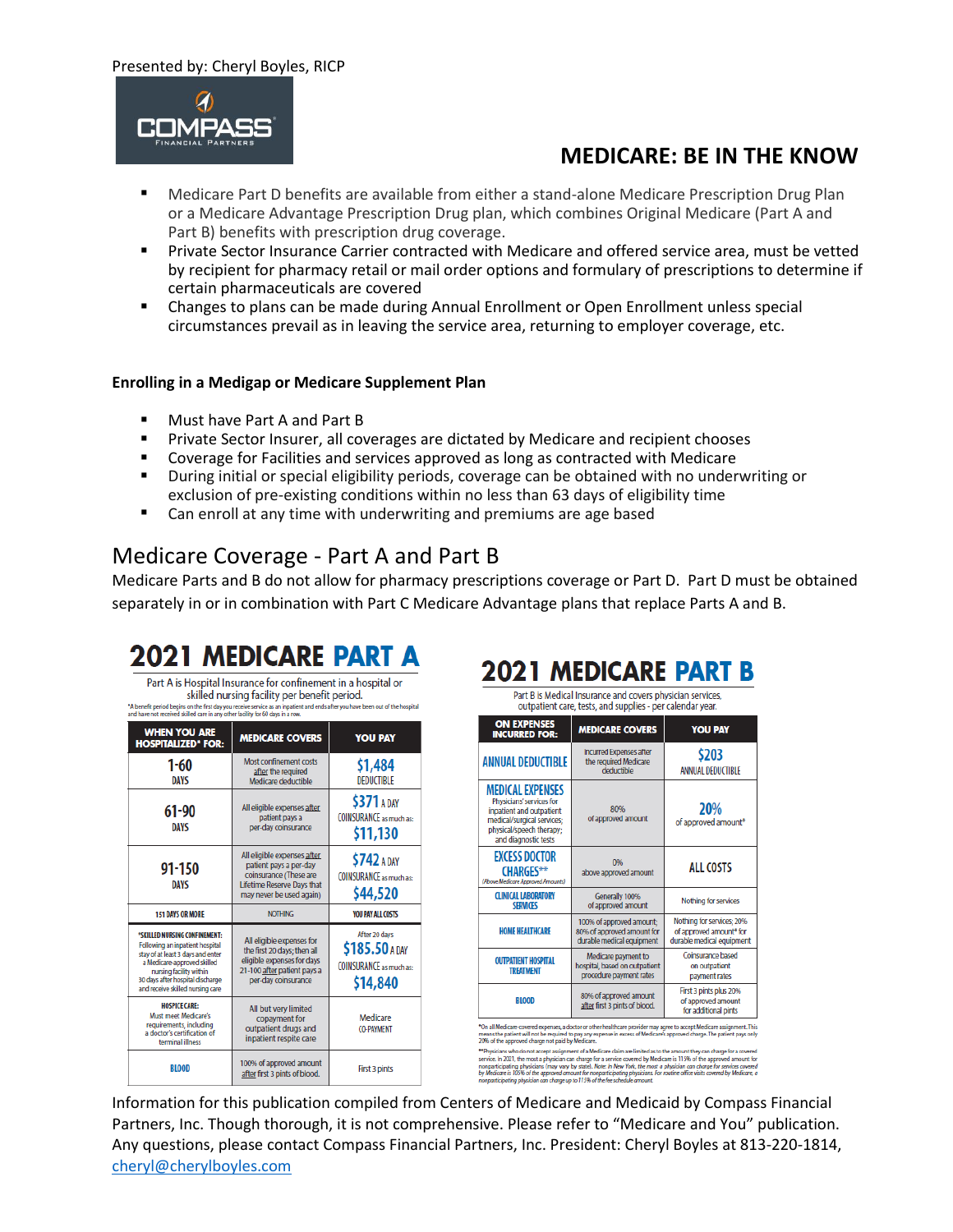

### Medigap or Medicare Supplements

Once Original Medicare has paid its cost sharing portion, then a recipient can choose to purchase a privatesector Supplemental policy to help offset the remaining balance - or gap – that Parts A and B do not pay. The recipient chooses whether to enroll and pay for a supplemental plan and then has cost-sharing based on the type of policy purchased. All plans are dictated and approved by Medicare as to the options of coverage that can be offered and covered in Medigap policies.

| <b>MEDICARE PLANS / BENEFITS</b>                             | <b>Plans Available to All Applicants</b> |      |      |                                   |               |         | <b>Medicare First Eligible</b><br>Before 2020 Only |              |      |
|--------------------------------------------------------------|------------------------------------------|------|------|-----------------------------------|---------------|---------|----------------------------------------------------|--------------|------|
|                                                              | A                                        | B    | D    | $\mathsf{G}^{\blacktriangledown}$ | $K^{\bullet}$ | r.      | $N^{\bullet}$                                      | c            | F۳   |
| <b>Basic Benefits</b>                                        |                                          |      |      |                                   |               |         |                                                    |              |      |
| <b>Hospitalization (Part A Coinsurance)</b>                  | √                                        | ✓    | ✓    | ✓                                 | ✓             | √       | √                                                  | ✓            | √    |
| <b>Medical Expenses</b><br>(Part B Coinsurance or Copayment) | 100%                                     | 100% | 100% | 100%                              | 50%           | 75%     | Copay <sup>®</sup>                                 | 100%         | 100% |
| <b>Blood (first three pints)</b>                             | √                                        |      |      | ✓                                 | 50%           | 75%     |                                                    | $\checkmark$ |      |
| Part A Hospice Care Coinsurance or Copayment                 | ✓                                        | J    | ✓    | ✓                                 | 50%           | 75%     | J                                                  | √            |      |
| <b>Skilled Nursing Facility Coinsurance</b>                  |                                          |      |      | ✓                                 | 50%           | 75%     |                                                    | ✓            |      |
| <b>Part A Deductible</b>                                     |                                          |      |      | J                                 | 50%           | 75%     | J                                                  | ✓            |      |
| <b>Part B Deductible</b>                                     |                                          |      |      |                                   |               |         |                                                    | ✓            |      |
| <b>Medicare Part B Excess Charges</b>                        |                                          |      |      | 100%                              |               |         |                                                    |              | 100% |
| <b>Foreign Travel Emergency</b>                              |                                          |      |      |                                   |               |         | J                                                  | J            |      |
| Out-of-Pocket Annual Limit■                                  |                                          |      |      |                                   | \$5,880       | \$2,940 |                                                    |              |      |

Medicare Medigap or Medicare Supplements required plan options and coverage:

Then F and G also have a high deductible option which requires first paying a plan deductible of (\$2,340 in 2020) before the plan begins to pay. Once the plan deductible is met, the plan pays 100% of covered services for the rest of the calendar year. Plan HDG does not cover the Medicare Part B deductible. However, Plan HDG counts your out-of-pocket payment of the Medicare Part B deductible toward meeting the plan deductible. An additional \$198 (Part B deductible) may be payable by the patient.

Plans K and L pay 100% of covered services for the rest of the calendar year once you meet the out-of-pocket yearly limit (\$5,880 for Plan K, \$2,940 for Plan L in 2020). The out-of-pocket annual limit does NOT include the charges from your provider that exceed Medicare-approved amounts, called 'excess charges'. You will be responsible for paying excess charges. The out-of-pocket annual limit may increase each year for inflation.

. Plan N pays 100% of Medical Expenses (Part B Coinsurance) except for a copayment of up to \$20 for some office visits and up to \$50 copayment for emergency room visits that do not result in an inpatient admission. The emergency room copayment is waived if the insured is admitted to any hospital, and the emergency visit is covered as a Medicare Part A expense.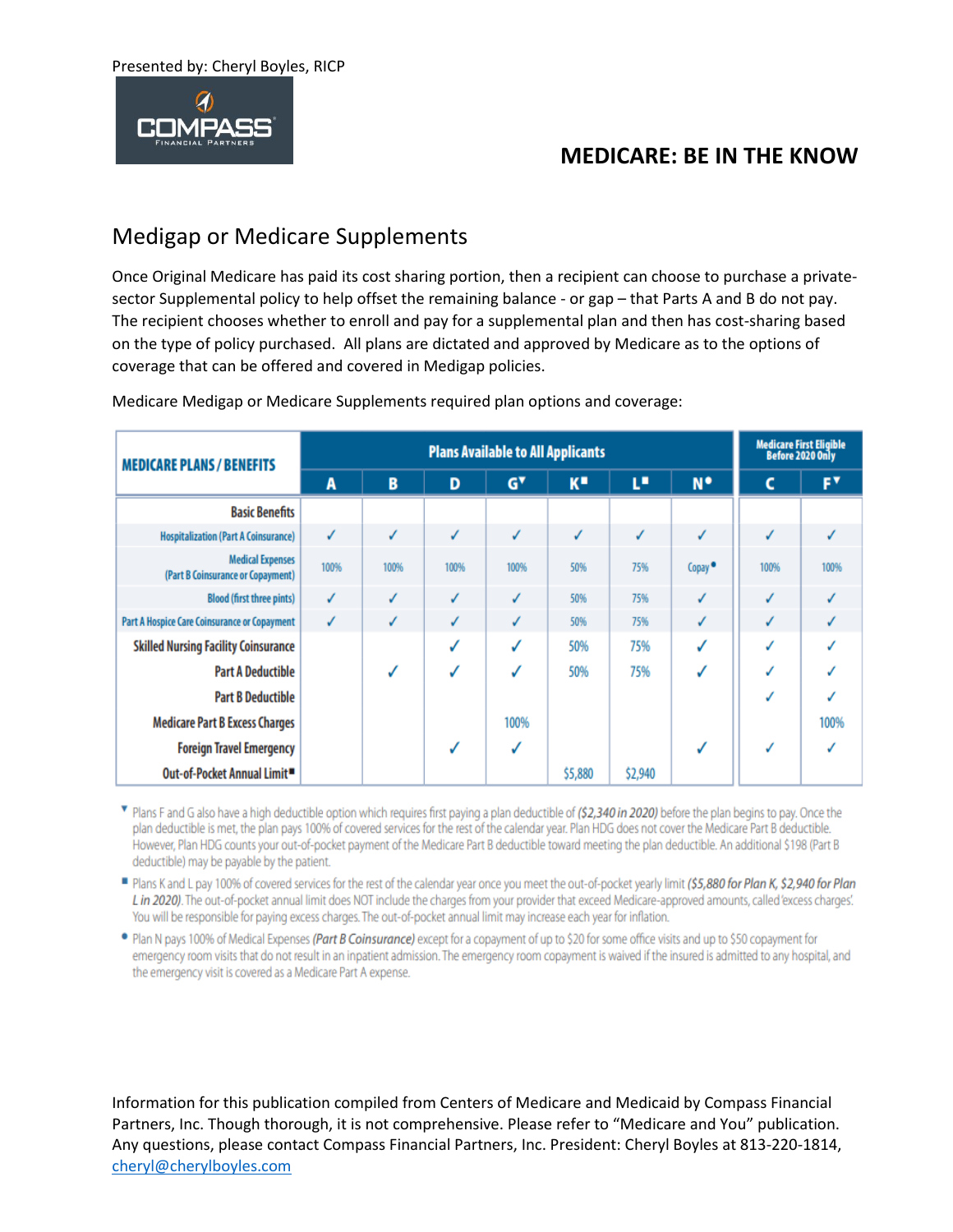Presented by: Cheryl Boyles, RICP



### **MEDICARE: BE IN THE KNOW**

### Medicare Coverage - Part C

Part C- Medicare Advantage cover all Original Medicare benefits. Plans differ by cost sharing and restriction to in or out of network coverage. The private carrier offers various plan designs to include:

- Mandated and Medicare approved maximum out-of-pocket stop loss
- Co-pay Driven pay as you go Can include co-insurance or deductibles
- Many include pharmacy benefits
- Usually always has a network and plans are based on the local service area network/contracts
- Additional coverages beyond Original Medicare and Pharmacy can be offered such as dental, vision, hearing, additional chiropractic, transportation, meals delivered after services, and other options.

\*\*\* Each recipient MUST vet the carrier and product offered by network of hospitals, facilities, services and physicians to decide if the plan is best for each recipient.

### Medicare Coverage - Part D

Original Medicare does not cover any pharmaceuticals. Part D Pharmaceutical are an add on benefit that is optional and purchased through a private sector insurer. The pharmaceutical benefits are based on the contracts each carrier negotiates with retail and wholesale pharmacies and all pharmaceuticals are approved by Medicare and does not cover every drug. No pre-existing conditions exclusion.

- Co-pays & Deductible can be waived or required based on carrier and premiums
- Annual "Donut-Hole" exclusion is mandated by Medicare
- Recipient must research all pharmaceuticals within a Part D carrier to ensure covered benefits